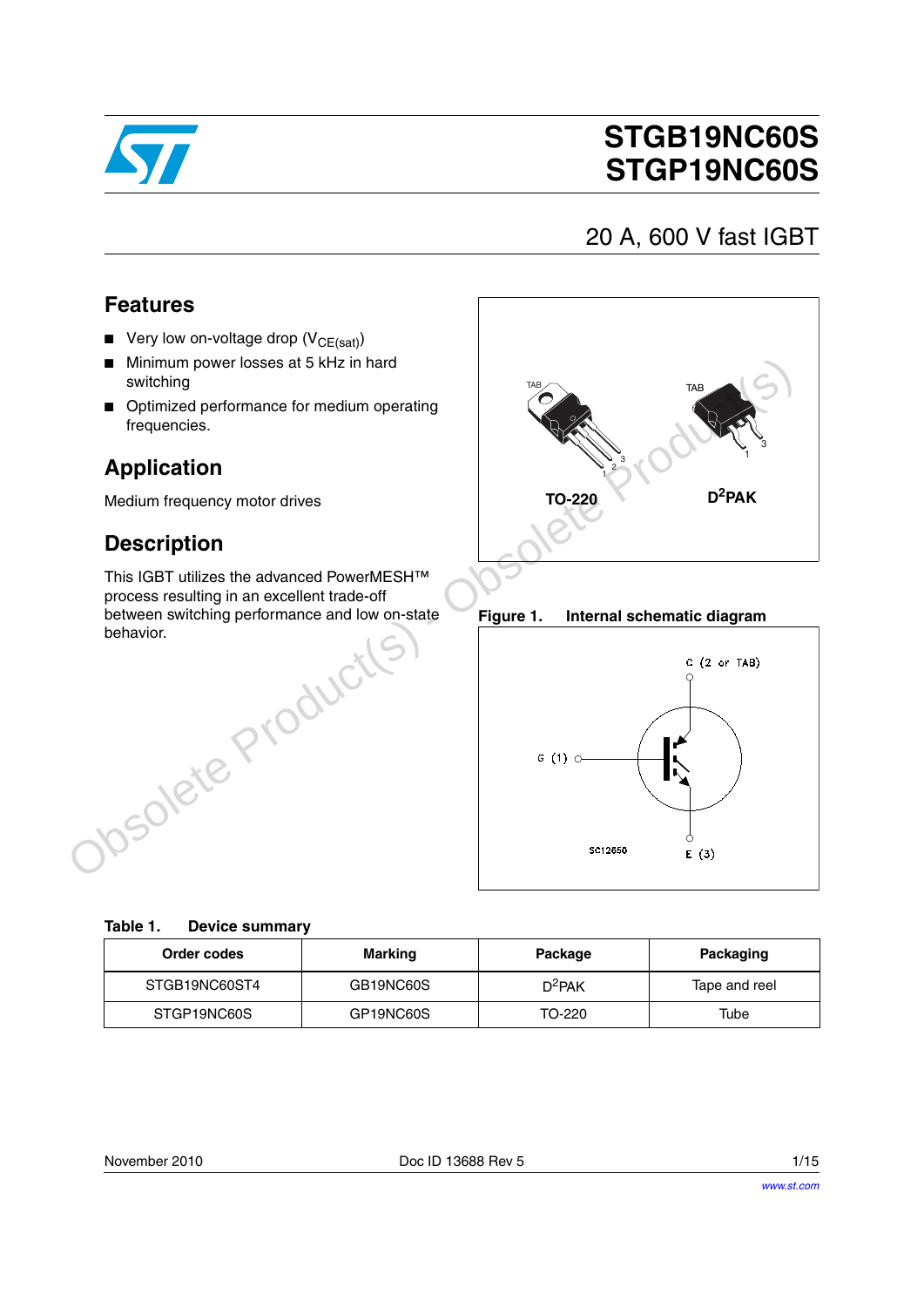# **Contents**

| 1                       |                                                                                                                      |
|-------------------------|----------------------------------------------------------------------------------------------------------------------|
| $\mathbf{2}$            |                                                                                                                      |
|                         | Electrical characteristics (curves) (example 2011) (curves and contract example 2015) (contract example 2016)<br>2.1 |
|                         | 2.2                                                                                                                  |
| 3                       | 10<br><b>Test circuits</b>                                                                                           |
| $\overline{\mathbf{4}}$ |                                                                                                                      |
|                         | 14                                                                                                                   |
|                         | Josolete Product(s). Obsolete                                                                                        |

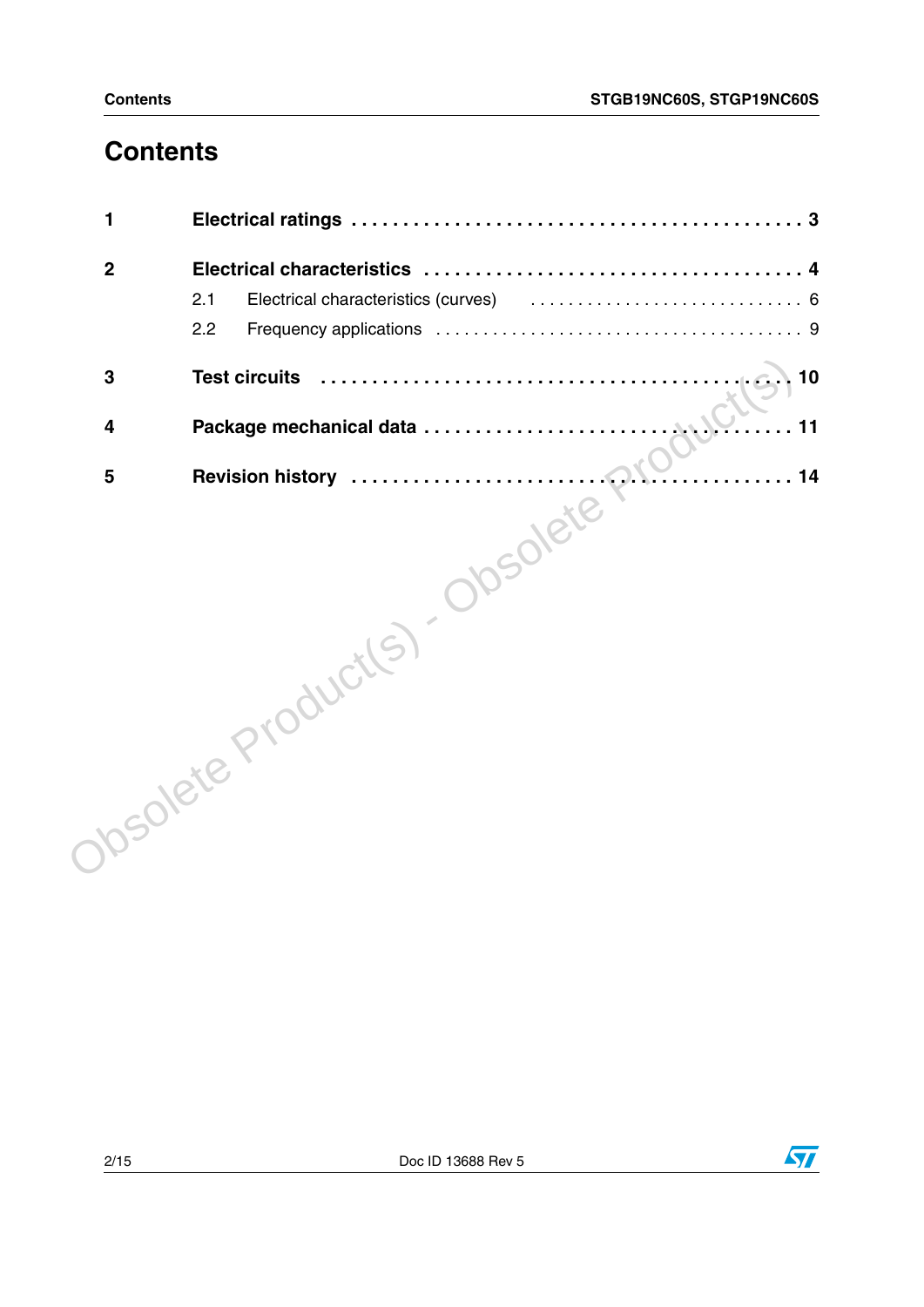# <span id="page-2-0"></span>**1 Electrical ratings**

| Table 2. | Absolute maximum ratings |  |
|----------|--------------------------|--|
|          |                          |  |

| Symbol                | <b>Parameter</b>                                                                                                                                                                                                              | Value       | Unit                      |
|-----------------------|-------------------------------------------------------------------------------------------------------------------------------------------------------------------------------------------------------------------------------|-------------|---------------------------|
| $V_{CES}$             | Collector-emitter voltage ( $V_{GE} = 0$ )                                                                                                                                                                                    | 600         | V                         |
| $I_C^{(1)}$           | Continuous collector current at $T_C = 25^{\circ}C$                                                                                                                                                                           | 40          | Α                         |
| $I_C^{(1)}$           | Continuous collector current at $T_C = 100^{\circ}C$                                                                                                                                                                          | 20          | $\boldsymbol{\mathsf{A}}$ |
| $I_{\text{CP}}^{(2)}$ | Pulsed collector current                                                                                                                                                                                                      | 80          | $\overline{A}$            |
| $I_{CL}$ (3)          | Turn-off latching current                                                                                                                                                                                                     | 80          | А                         |
| $V_{GE}$              | Gate-emitter voltage                                                                                                                                                                                                          | ±20         | $\vee$                    |
| $P_{TOT}$             | Total dissipation at $T_C = 25^{\circ}C$                                                                                                                                                                                      | 130         | W                         |
| $T_i$                 | Operating junction temperature                                                                                                                                                                                                | - 55 to 150 | $^{\circ}C$               |
| Table 3.              | 2. Pulse width limited by maximum junction temperature and turn-off within RBSOA<br>3. Vclamp = 80% of V <sub>CES</sub> , T <sub>j</sub> = 150 °C, R <sub>G</sub> =10 $\Omega$ , V <sub>GE</sub> =15 V<br><b>Thermal data</b> |             |                           |
| Symbol                | Parameter                                                                                                                                                                                                                     | Value       | Unit                      |
| $R_{thj-c}$           | Thermal resistance junction-case                                                                                                                                                                                              | 0.96        | $\degree$ C/W             |
| $R_{\text{thj-a}}$    | Thermal resistance junction-ambient                                                                                                                                                                                           | 62.5        | $^{\circ}$ C/W            |
| Josok                 |                                                                                                                                                                                                                               |             |                           |

$$
I_C(T_C) = \frac{T_{j(max)} - T_C}{R_{thj-c} \times V_{CE(sat)(max)}(T_{j(max)}, \ I_C(T_C))}
$$

**Table 3. Thermal data**

| Symbol                         | <b>Parameter</b>                    | Value | Unit               |
|--------------------------------|-------------------------------------|-------|--------------------|
| $R_{\text{th}-c}$              | Thermal resistance junction-case    | 0.96  | $\rm ^{\circ}$ C/W |
| $\mathsf{R}_{\mathsf{thi}}$ -a | Thermal resistance junction-ambient | 62.5  | $\rm ^{\circ}$ C/W |

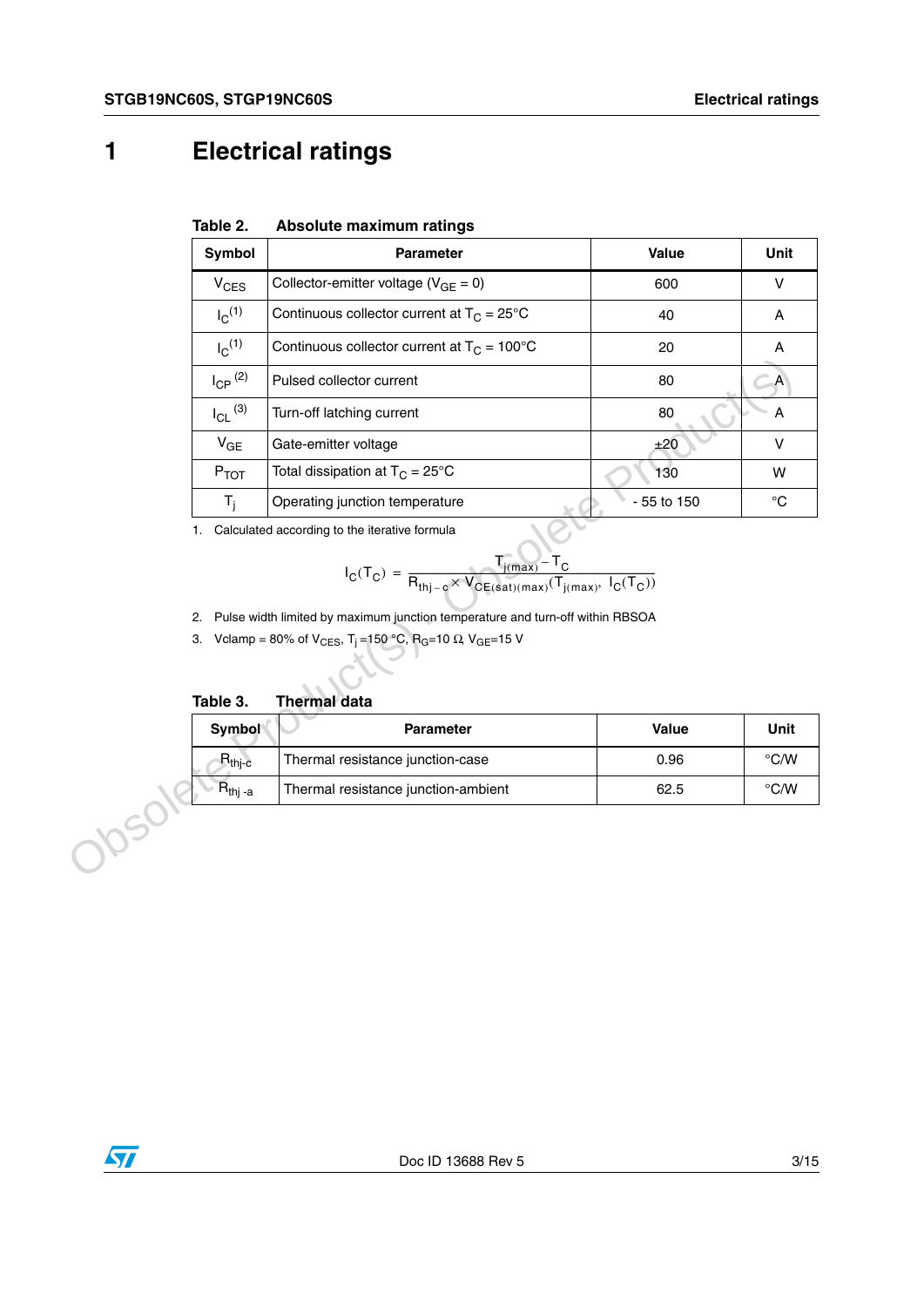# <span id="page-3-0"></span>**2 Electrical characteristics**

 $(T_j = 25^{\circ}C$  unless otherwise specified)

<span id="page-3-1"></span>

| Table 4. | <b>Static</b> |
|----------|---------------|
|          |               |

| Symbol                                              | <b>Parameter</b>                                                           | <b>Test conditions</b>                                                                   | Min. | Typ.                | Max.             | Unit           |
|-----------------------------------------------------|----------------------------------------------------------------------------|------------------------------------------------------------------------------------------|------|---------------------|------------------|----------------|
| $V_{(BR)CES}$                                       | Collector-emitter<br>breakdown voltage<br>$(V_{GE} = 0)$                   | $I_{C}$ = 1mA                                                                            | 600  |                     |                  | $\vee$         |
| $V_{CE(sat)}$                                       | Collector-emitter saturation<br>voltage                                    | $V_{GF}$ = 15V, $I_C$ = 12A<br>$V_{GE}$ = 15V, I <sub>C</sub> =12A,T <sub>i</sub> =125°C |      | 1.55<br>1.35        | 1.9 <sup>°</sup> | V<br>v         |
| $V_{GE(th)}$                                        | Gate threshold voltage                                                     | $V_{CF} = V_{GF}$ , $I_C = 250 \mu A$                                                    | 4.2  |                     | 6.2              | $\mathsf{V}$   |
| $I_{\text{CES}}$                                    | Collector cut-off current<br>$(V_{GE} = 0)$                                | $V_{CF}$ = 600 V<br>$V_{CE}$ = 600 V, T <sub>j</sub> = 125°C                             |      |                     | 150<br>1         | μA<br>mA       |
| $I_{\text{GES}}$                                    | Gate-emitter leakage<br>current ( $V_{CE} = 0$ )                           | $V_{GE} = \pm 20V, V_{CE} = 0$                                                           |      |                     | ±100             | nA             |
|                                                     | Forward transconductance                                                   | $V_{CE} = 15V I_{C} = 12A$                                                               |      | 10                  |                  | S              |
| $g_{fs}$                                            |                                                                            |                                                                                          |      |                     |                  |                |
| Table 5.                                            | <b>Dynamic</b>                                                             |                                                                                          |      |                     |                  |                |
| Symbol                                              | <b>Parameter</b>                                                           | <b>Test conditions</b>                                                                   | Min. | Typ.                | Max.             | Unit           |
| $C_{\text{ies}}$<br>$\mathrm{C_{oes}}$<br>$C_{res}$ | Input capacitance<br>Output capacitance<br>Reverse transfer<br>capacitance | $V_{CE} = 25V, f = 1MHz,$<br>$V_{GE} = 0$                                                |      | 1190<br>135<br>28.5 |                  | pF<br>pF<br>pF |

### **Table 5. Dynamic**

| Symbol                                                   | <b>Parameter</b>                                                           | <b>Test conditions</b>                                         | Min. | Typ.                | Max. | <b>Unit</b>    |
|----------------------------------------------------------|----------------------------------------------------------------------------|----------------------------------------------------------------|------|---------------------|------|----------------|
| $C_{\text{ies}}$<br>C <sub>oes</sub><br>C <sub>res</sub> | Input capacitance<br>Output capacitance<br>Reverse transfer<br>capacitance | $V_{CF} = 25V$ , f = 1MHz,<br>$V_{GF} = 0$                     |      | 1190<br>135<br>28.5 |      | pF<br>pF<br>pF |
| $Q_g$<br>$Q_{ge}$<br>$Q_{gc}$                            | Total gate charge<br>Gate-emitter charge<br>Gate-collector charge          | $V_{CE}$ = 480V, $I_C$ = 12A,<br>$V_{GF} = 15V$ ,<br>Figure 18 |      | 54.5<br>8.7<br>25.8 |      | nC<br>nС<br>nC |

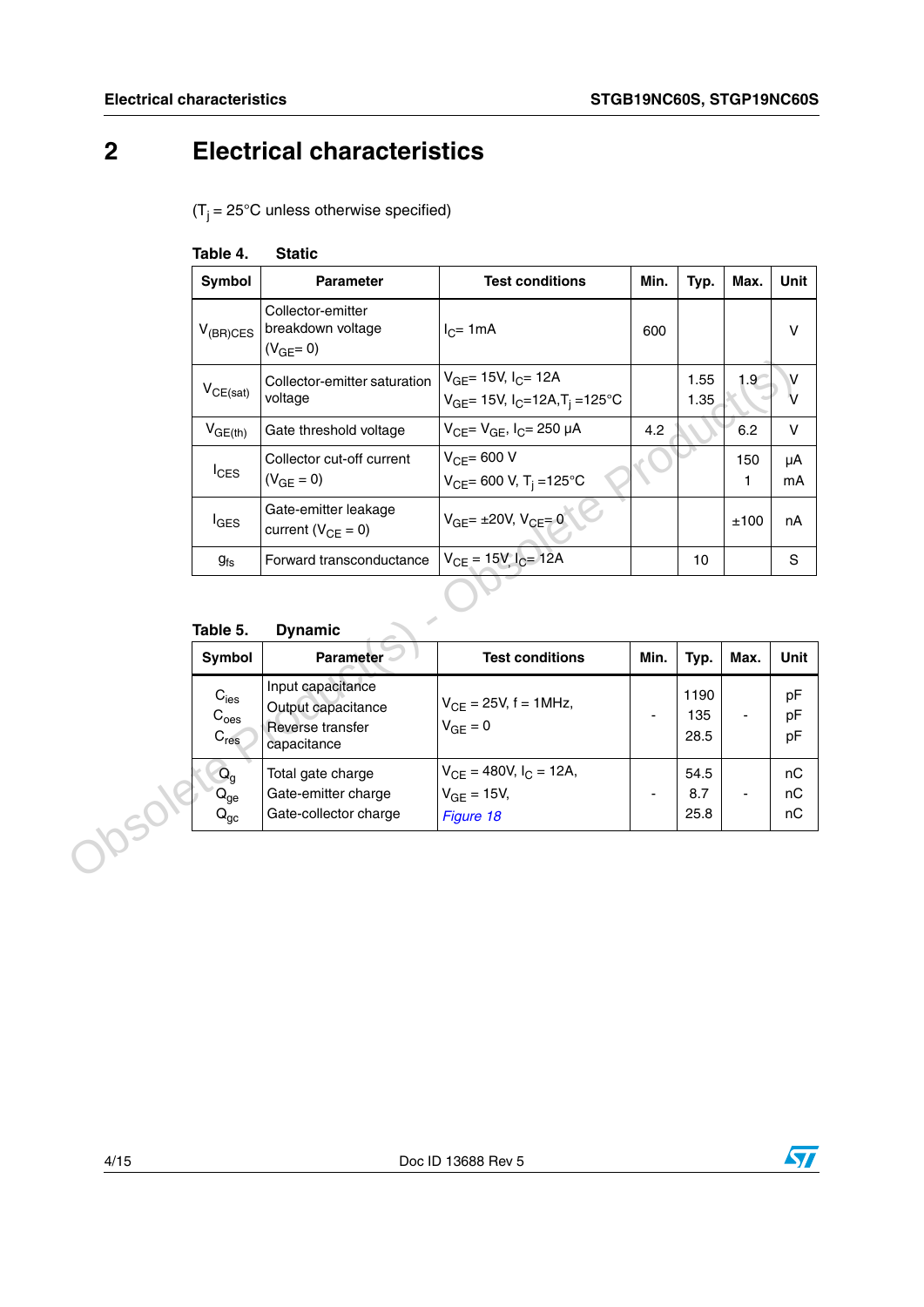| Symbol                                           | <b>Parameter</b>                                                  | <b>Test conditions</b>                                                                                                | Min. | Typ.                | Max. | Unit                  |
|--------------------------------------------------|-------------------------------------------------------------------|-----------------------------------------------------------------------------------------------------------------------|------|---------------------|------|-----------------------|
| $t_{d(on)}$<br>$t_{r}$<br>(di/dt)on              | Turn-on delay time<br>Current rise time<br>Turn-on current slope  | $V_{\text{CC}} = 480V, I_{\text{C}} = 12A$<br>$R_G$ = 10 $\Omega$ V <sub>GF</sub> = 15V,<br>Figure 19                 |      | 17.5<br>6.2<br>1870 |      | ns<br>ns<br>$A/\mu s$ |
| $t_{d(on)}$<br>$t_{r}$<br>(di/dt)on              | Turn-on delay time<br>Current rise time<br>Turn-on current slope  | $V_{\rm CC}$ = 480V, $I_{\rm C}$ = 12A<br>$RG = 10\Omega$ V <sub>GF</sub> = 15V,<br>$T_i = 125^{\circ}C$<br>Figure 19 |      | 17<br>6.5<br>1700   |      | ns<br>ns<br>$A/\mu s$ |
| $t_{r(Voff)}$<br>$t_{d(Voff)}$<br>t <sub>f</sub> | Off voltage rise time<br>Turn-off delay time<br>Current fall time | $V_{CC}$ = 480V, $I_C$ = 12A<br>$R_G$ = 10 $\Omega$ , $V_{GF}$ = 15V,<br>Figure 19                                    |      | 90<br>175<br>215    |      | ns<br>ns<br>ns        |
| $t_{r(Voff)}$<br>$t_{d(Voff)}$<br>t <sub>f</sub> | Off voltage rise time<br>Turn-off delay time<br>Current fall time | $V_{CC}$ = 480V, $I_C$ = 12A<br>$R_G$ = 10 $\Omega$ V <sub>GE</sub> = 15V,<br>$T_i = 125^{\circ}C$<br>Figure 19       |      | 155<br>245<br>290   |      | ns<br>ns<br>ns        |
|                                                  |                                                                   |                                                                                                                       |      |                     |      |                       |

**Table 6. Switching on/off (inductive load)**

**Table 7. Switching energy (inductive load)**

|                                                         |                                                                                        | Figure 19                                                                                                  |      |                     |      |                           |
|---------------------------------------------------------|----------------------------------------------------------------------------------------|------------------------------------------------------------------------------------------------------------|------|---------------------|------|---------------------------|
| $t_{r(Voff)}$<br>$t_{d(Voff)}$<br>$t_{\rm f}$           | Off voltage rise time<br>Turn-off delay time<br>Current fall time                      | $V_{CC}$ = 480V, $I_C$ = 12A<br>$R_G$ = 10Ω V <sub>GE</sub> = 15V,<br>Figure 19                            |      | 90<br>175<br>215    |      | <sub>ns</sub><br>ns<br>ns |
| $t_{r(Voff)}$<br>$t_{d(Voff)}$<br>$t_{\rm f}$           | Off voltage rise time<br>Turn-off delay time<br>Current fall time                      | $V_{CC}$ = 480V, $I_C$ = 12A<br>$R_G = 10 \Omega$ , $V_{GE} = 15 V$ ,<br>$T_i = 125^{\circ}C$<br>Figure 19 |      | 155<br>245<br>290   |      | ns<br>ns<br>ns            |
| Table 7.                                                | Switching energy (inductive load)                                                      |                                                                                                            |      |                     |      |                           |
| Symbol                                                  | <b>Parameter</b>                                                                       | <b>Test conditions</b>                                                                                     | Min. | Typ.                | Max. | Unit                      |
| $E_{on}$<br>$E_{off}$ <sup>(1)</sup><br>$E_{\text{ts}}$ | Turn-on switching losses<br>Turn-off switching losses<br><b>Total switching losses</b> | $V_{CC}$ = 480V, $I_C$ = 12A<br>$R_G = 10\Omega$ V <sub>GE</sub> = 15V,<br>Figure 17                       |      | 135<br>815<br>995   |      | μJ<br>μJ<br>μJ            |
| $E_{on}$<br>$E_{\text{off}}^{(1)}$                      | Turn-on switching losses<br>Turn-off switching losses<br>Total switching losses        | $V_{CC}$ = 480V, $I_C$ = 12A<br>$R_G = 10\Omega$ , $V_{GE} = 15V$ ,<br>$T_i = 125^{\circ}C$<br>Figure 17   |      | 200<br>1175<br>1375 |      | μJ<br>μJ<br>μJ            |
| $E_{\text{ts}}$                                         |                                                                                        |                                                                                                            |      |                     |      |                           |

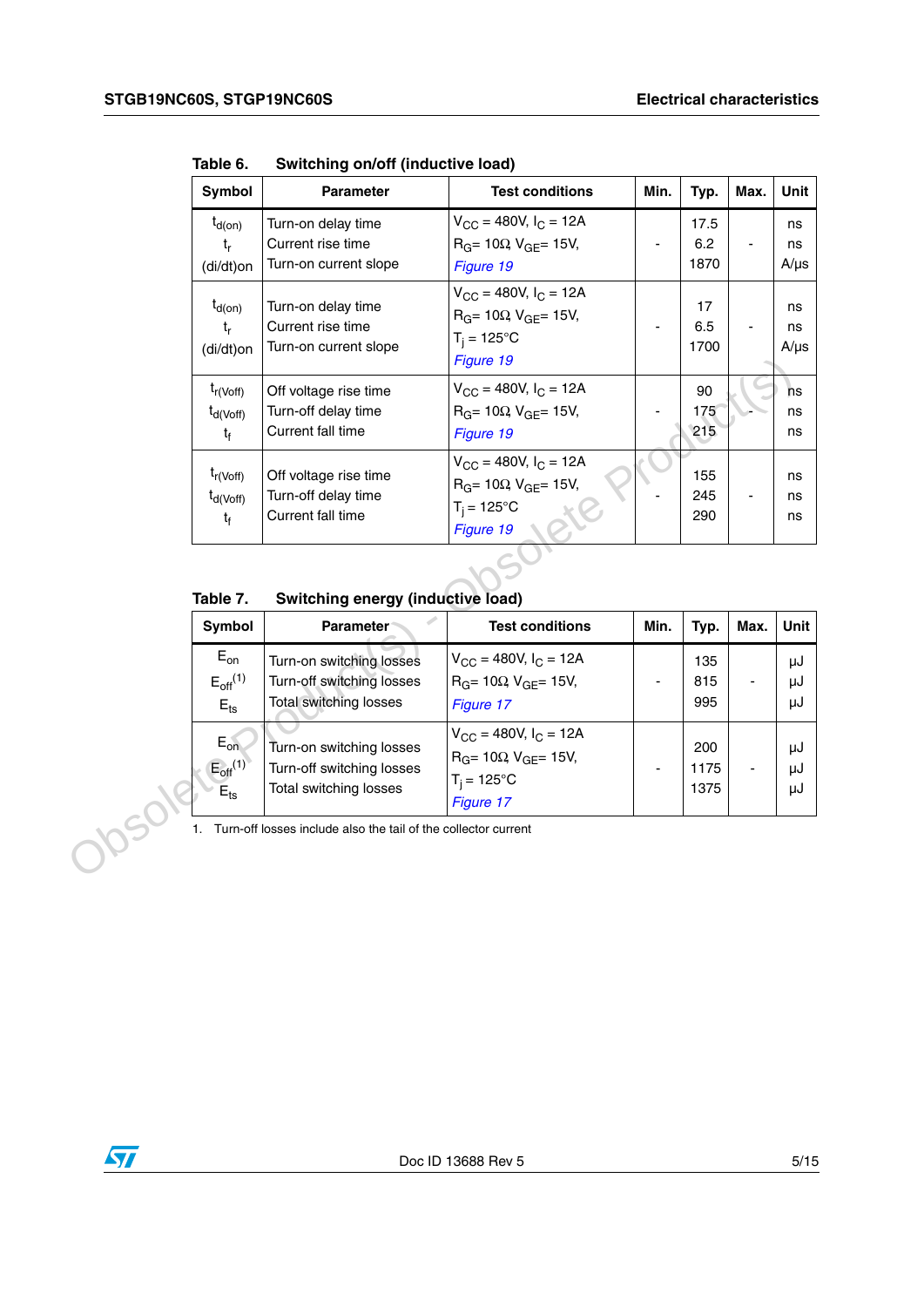### <span id="page-5-0"></span>**2.1 Electrical characteristics (curves)**



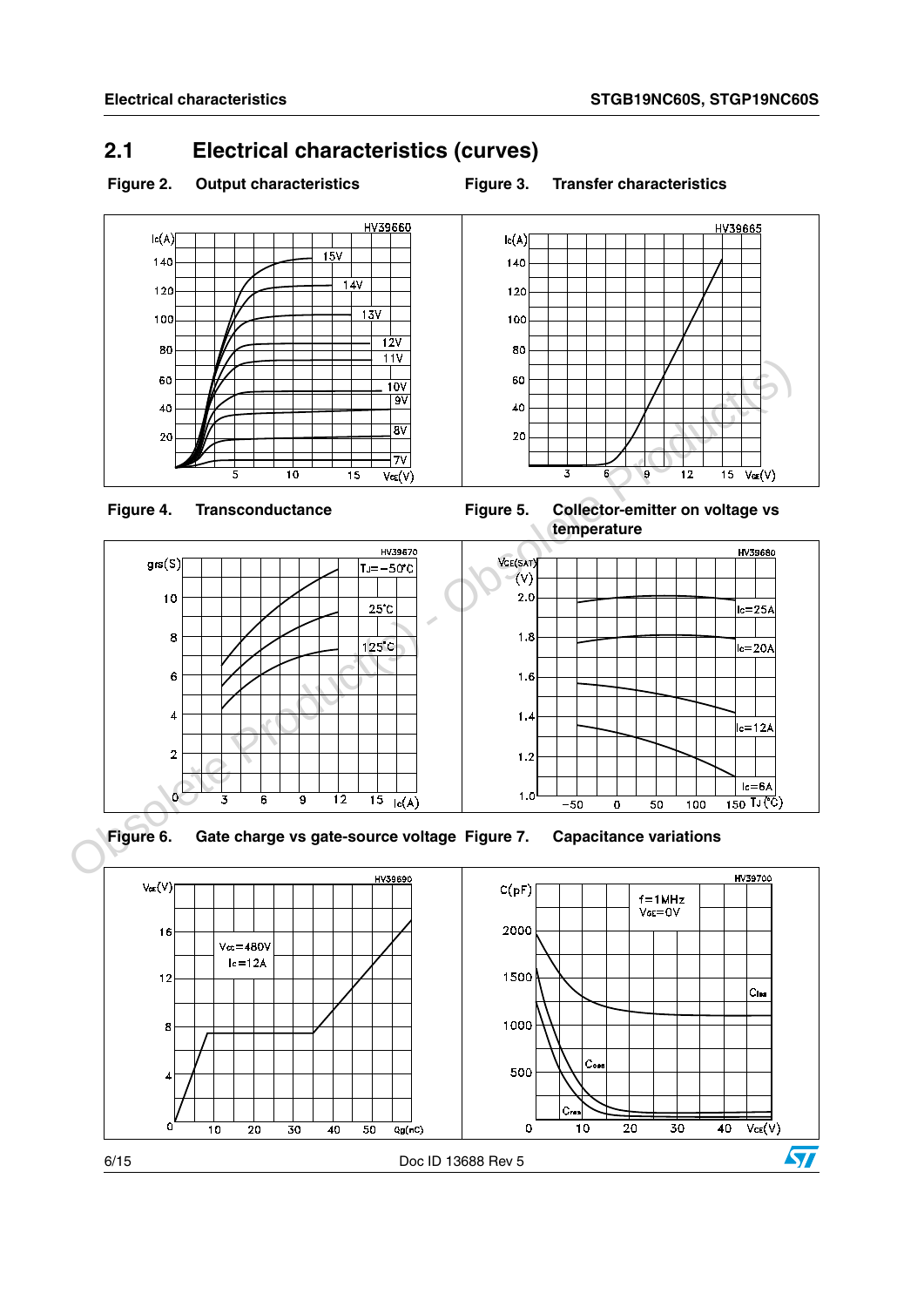#### **Figure 8. Normalized gate threshold voltage vs temperature**



#### **Figure 10. Normalized breakdown voltage vs temperature**



### **Figure 12. Switching losses vs gate resistance Figure 13. Switching losses vs collector**



**Figure 9. Collector-emitter on voltage vs collector current**



**Figure 11. Switching losses vs temperature**

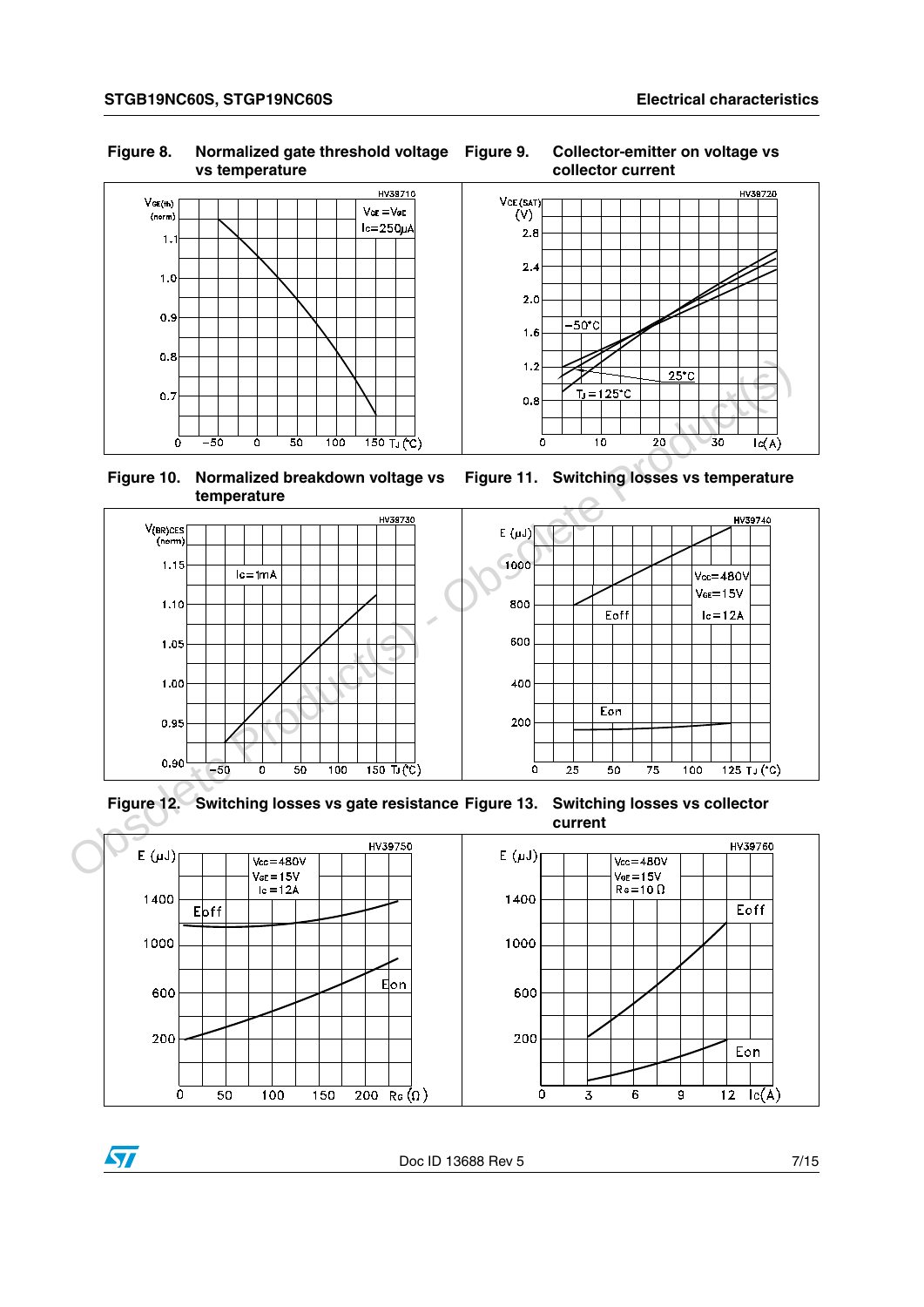GC18400

#### Figure 14. Turn-off SOA **Figure 15. Thermal impedance**



**Figure 16.** I<sub>C</sub> vs. frequency

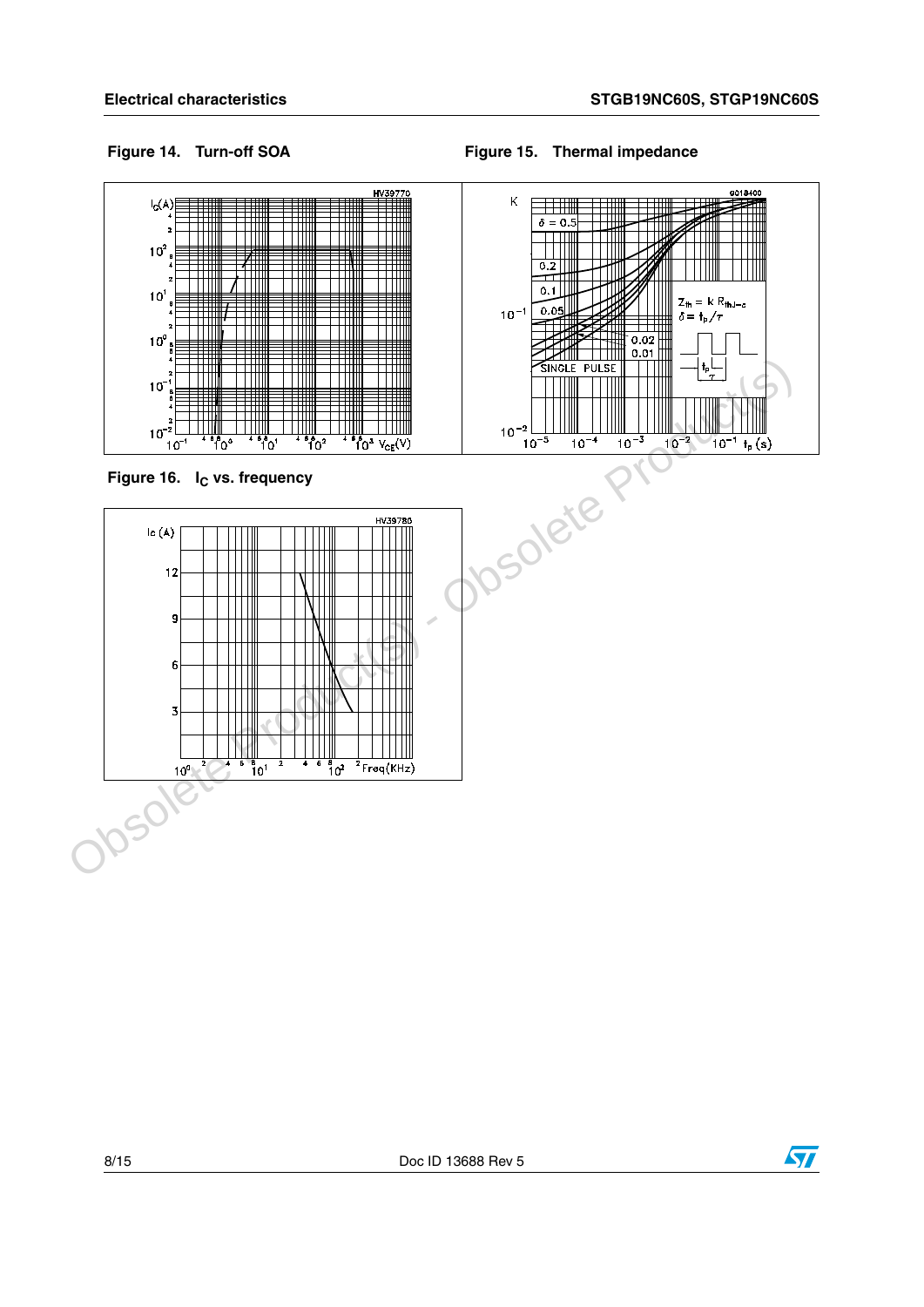### <span id="page-8-0"></span>**2.2 Frequency applications**

For a fast IGBT suitable for high frequency applications, the typical collector current vs. maximum operating frequency curve is reported. That frequency is defined as follows:

 $f_{MAX} = (P_D - P_C) / (E_{ON} + E_{OFF})$ 

The maximum power dissipation is limited by maximum junction to case thermal resistance:

#### **Equation 1**

 $P_D = \Delta T / R_{THJ-C}$ 

considering  $\Delta T = T_{J} - T_{C} = 125 °C - 75 °C = 50 °C$ 

The conduction losses are:

#### **Equation 2**

 $P_C = I_C * V_{CF(SAT)} * \delta$ 

with 50% of duty cycle,  $V_{CFSAT}$  typical value @125°C.

● Power dissipation during ON & OFF commutations is due to the switching frequency:

#### **Equation 3**

 $P_{SW} = (E_{ON} + E_{OFF})$  \* freq.

Typical values @ 125°C for switching losses are used (test conditions:  $V_{CE} = 480V$ ,  $V_{GF}=15V$ , R<sub>G</sub> = 10 Ohm). Furthermore, diode recovery energy is included in the E<sub>ON</sub> (see *Note 1*), while the tail of the collector current is included in the  $E_{\text{OFF}}$  measurements. **Poster Production 2**<br>  $P_C = I_C * V_{CE(SAN)} * \delta$ <br>
with 50% of duty cycle. V<sub>CESAT</sub> typical value @125°C.<br>
• Power dissipation during ON & OFF commutations is due to the switching frequently<br> **Equation 3**<br>  $P_{SW} = (E_{ON} + E_{OFF}) * \text{freq}$ .

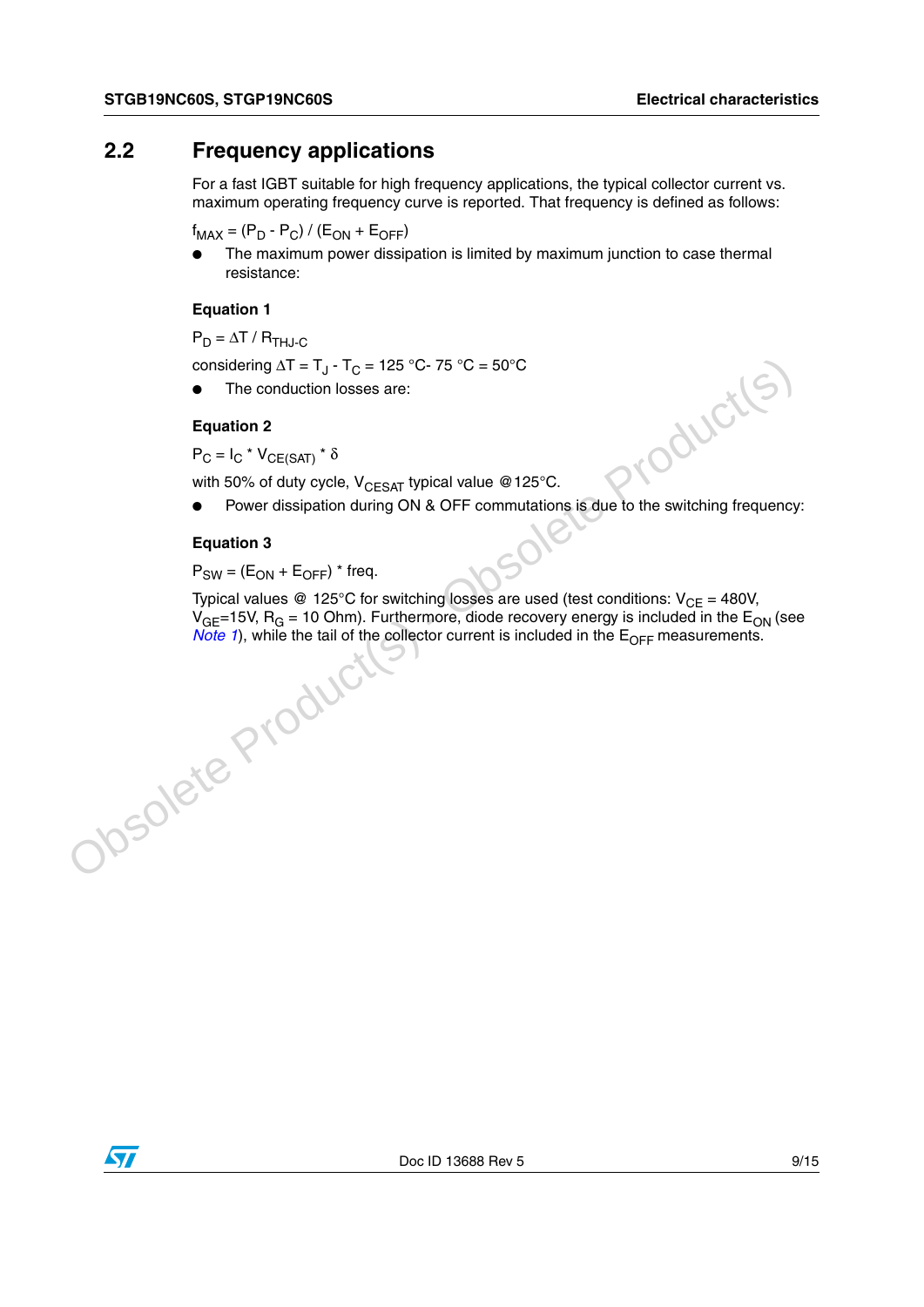<span id="page-9-1"></span>**Figure 18. Gate charge test circuit**

<span id="page-9-2"></span>VG

 $IC \longrightarrow$ Ton Tr(Ion)

 $VCE$ 

# <span id="page-9-0"></span>**3 Test circuits**



<span id="page-9-3"></span>**Figure 17. Test circuit for inductive load switching**

10/15 Doc ID 13688 Rev 5

AM01506v1

90%  $10<sup>°</sup>$ 

 $-90%$ 10%

Tr(Voff) Tcross

> 90% 10%

Td(off) Toff Tf

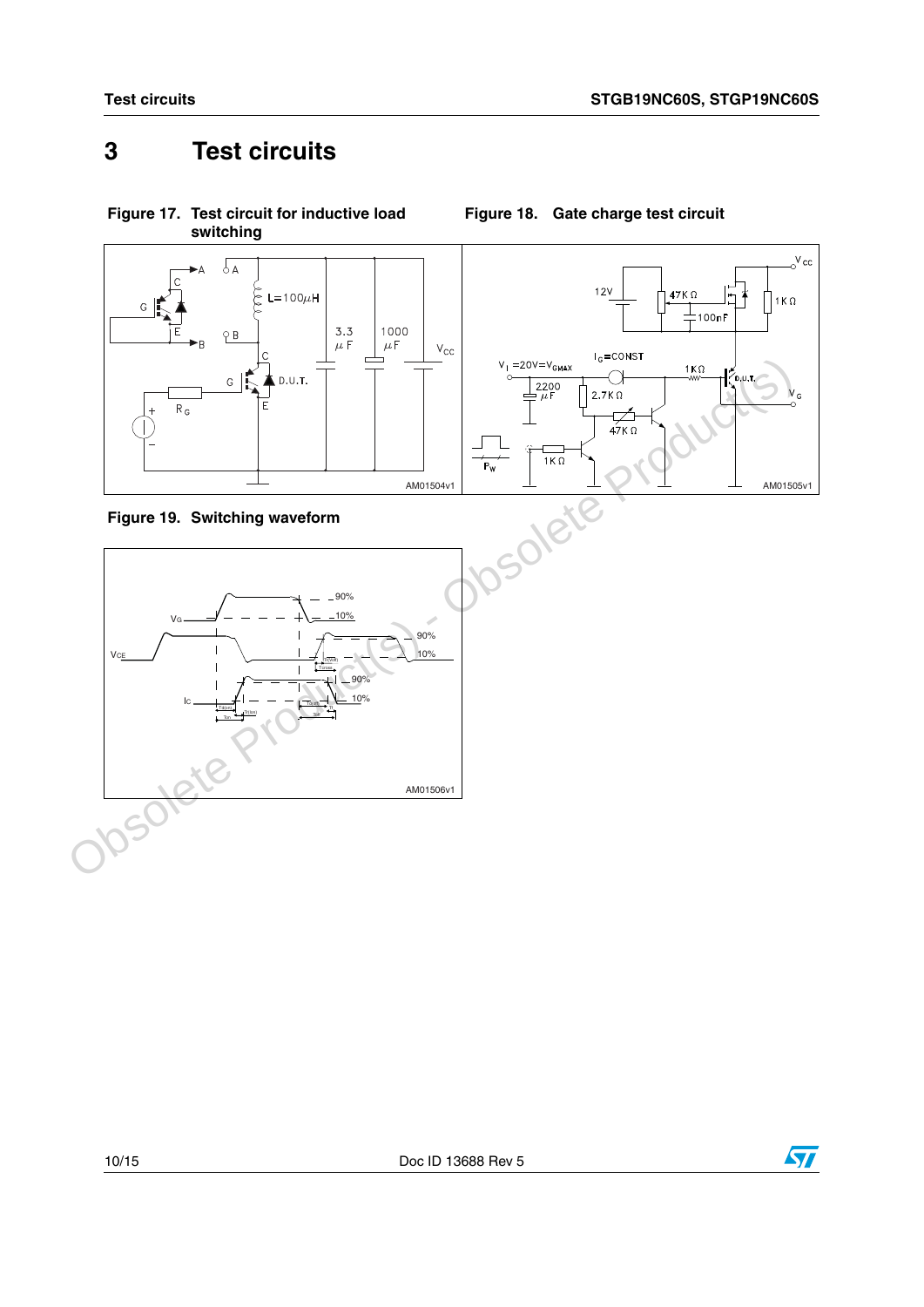## <span id="page-10-0"></span>**4 Package mechanical data**

In order to meet environmental requirements, ST offers these devices in different grades of ECOPACK® packages, depending on their level of environmental compliance. ECOPACK® specifications, grade definitions and product status are available at: www.st.com. ECOPACK is an ST trademark.



Obsolete Product(s) - Obsolete Product(s)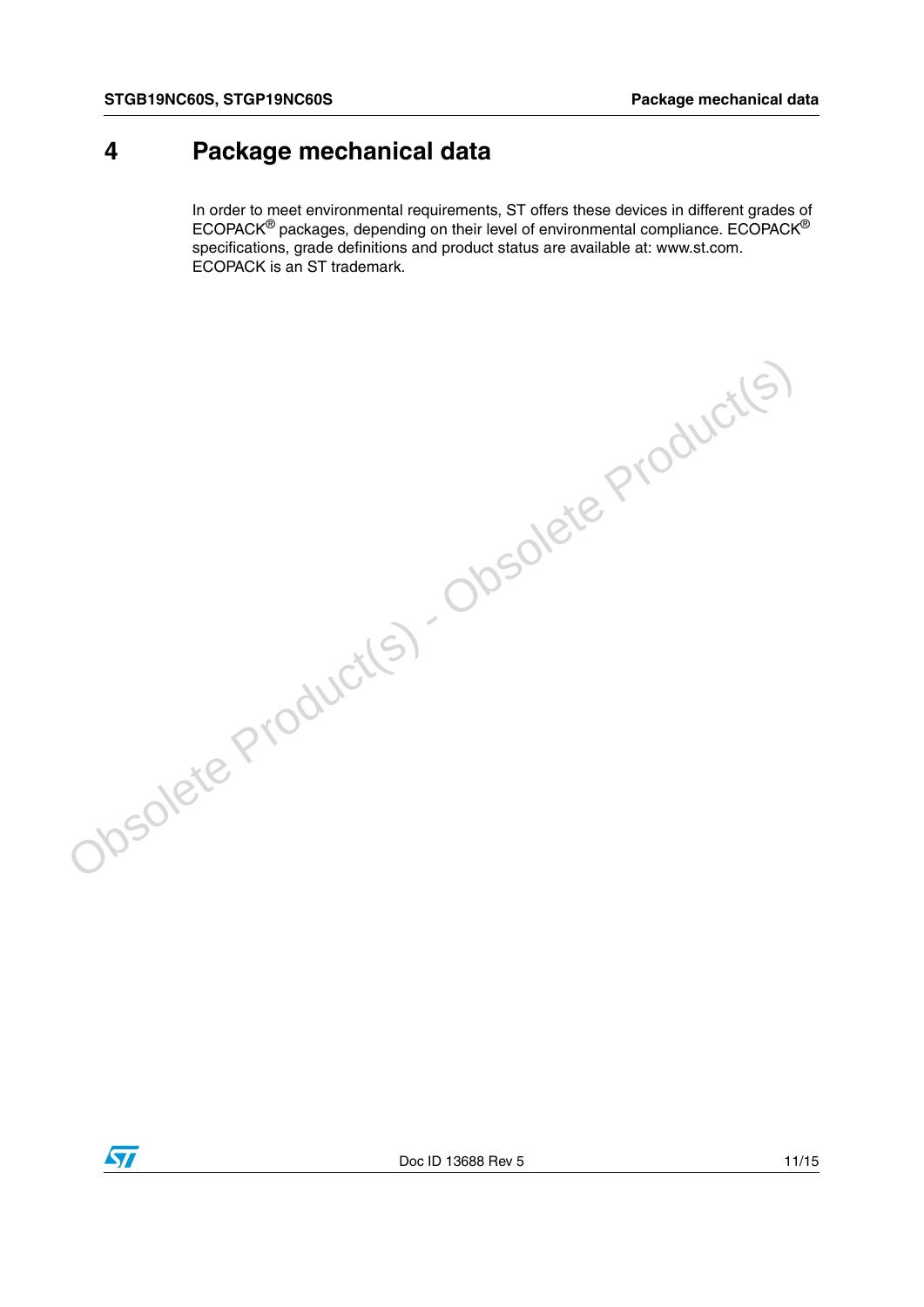$\sqrt{ }$ 

| D <sup>2</sup> PAK (TO-263) mechanical data |                    |      |             |  |  |
|---------------------------------------------|--------------------|------|-------------|--|--|
| Dim.                                        |                    | mm.  |             |  |  |
|                                             | Min.               | Typ. | Max.        |  |  |
| A                                           | 4.40               |      | 4.60        |  |  |
| A1                                          | 0.03               |      | 0.23        |  |  |
| $\mathsf{b}$                                | 0.70               |      | 0.93        |  |  |
| b <sub>2</sub>                              | 1.14               |      | 1.70        |  |  |
| $\mathbf c$                                 | 0.45               |      | 0.60        |  |  |
| c2                                          | 1.23               |      | 1.36        |  |  |
| D                                           | 8.95               |      | $9.35 -$    |  |  |
| D1                                          | 7.50               |      |             |  |  |
| E                                           | 10                 |      | $10.40 -$   |  |  |
| E <sub>1</sub>                              | 8.50               |      |             |  |  |
| e                                           |                    | 2.54 |             |  |  |
| e1                                          | 4.88               |      | 5.28        |  |  |
| H                                           | 15                 |      | 15.85       |  |  |
| J1                                          | 2.49               |      | 2.69        |  |  |
| L                                           | 2.29               |      | 2.79        |  |  |
| L1                                          | 1.27               |      | 1.40        |  |  |
| L2                                          | 1.30               |      | 1.75        |  |  |
| R                                           |                    | 0.4  |             |  |  |
| V <sub>2</sub>                              | $\mathbf{0}^\circ$ |      | $8^{\circ}$ |  |  |



12/15 Doc ID 13688 Rev 5

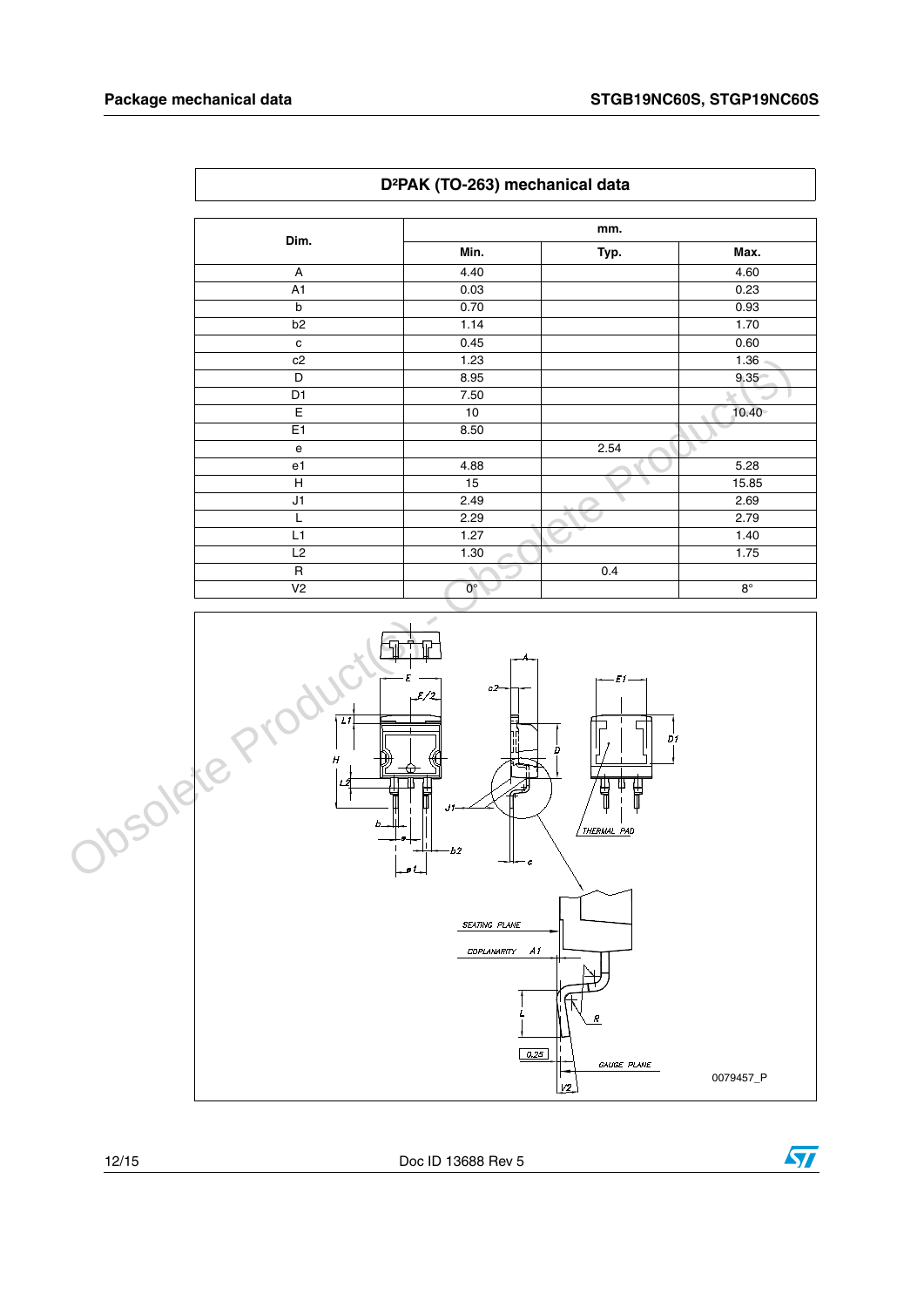| Dim                                        | mm    |            |       |  |
|--------------------------------------------|-------|------------|-------|--|
|                                            | Min   | <b>Typ</b> | Max   |  |
| A                                          | 4.40  |            | 4.60  |  |
| $\mathsf b$                                | 0.61  |            | 0.88  |  |
| b1                                         | 1.14  |            | 1.70  |  |
| $\mathbf C$                                | 0.48  |            | 0.70  |  |
| D                                          | 15.25 |            | 15.75 |  |
| D <sub>1</sub>                             |       | 1.27       |       |  |
| Ε                                          | 10    |            | 10.40 |  |
| $\mathsf{e}% _{0}\left( \mathsf{e}\right)$ | 2.40  |            | 2.70  |  |
| e1                                         | 4.95  |            | 5.15  |  |
| F                                          | 1.23  |            | 1.32  |  |
| H1                                         | 6.20  |            | 6.60  |  |
| J1                                         | 2.40  |            | 2.72  |  |
| L                                          | 13    |            | 14    |  |
| L1                                         | 3.50  |            | 3.93  |  |
| L <sub>20</sub>                            |       | 16.40      |       |  |
| L30                                        |       | 28.90      |       |  |
| ØP                                         | 3.75  |            | 3.85  |  |
| Q                                          | 2.65  |            | 2.95  |  |



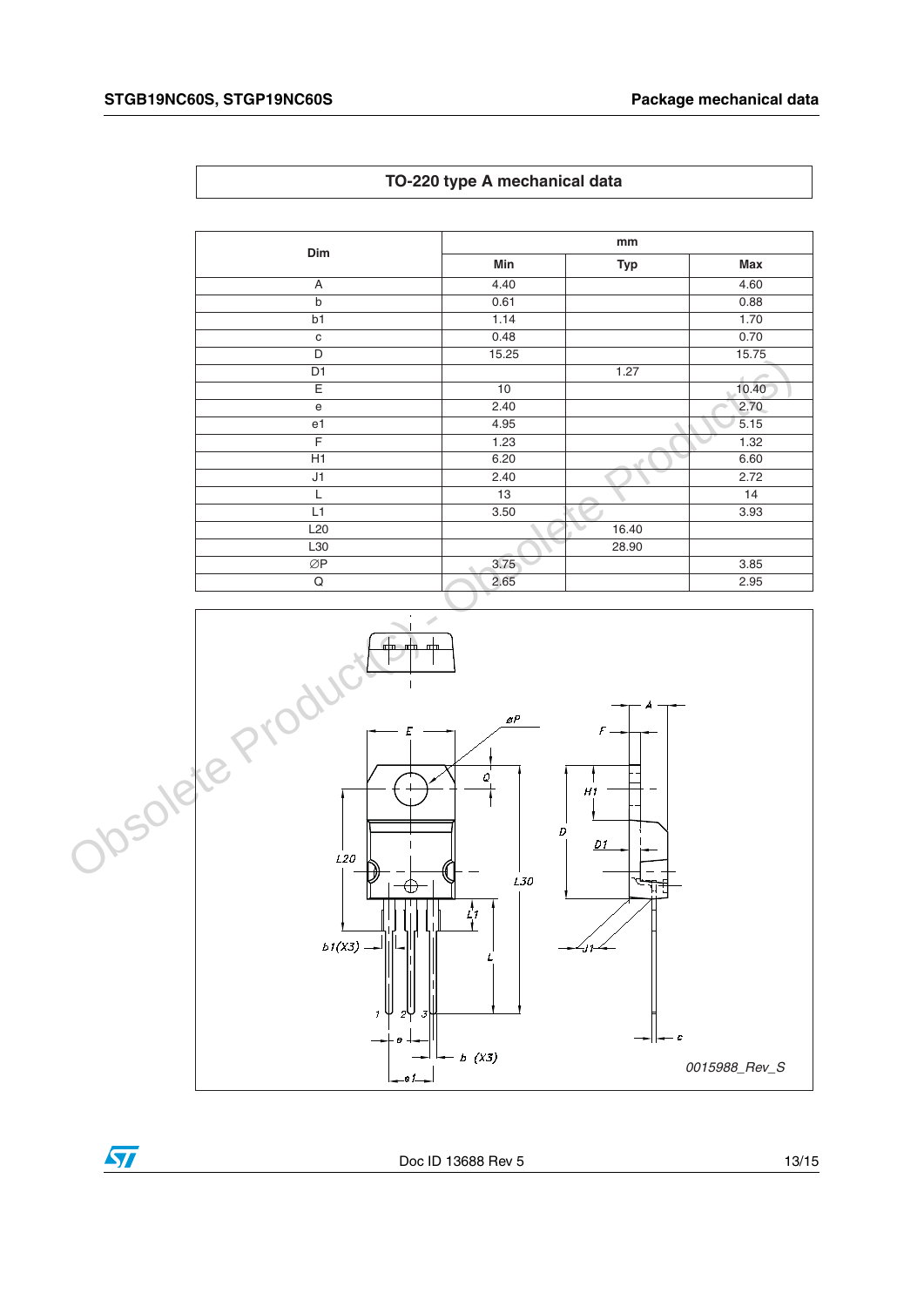# <span id="page-13-0"></span>**5 Revision history**

| Table 8. | <b>Document revision history</b> |  |
|----------|----------------------------------|--|
|          |                                  |  |

|                                       | <b>Date</b> | Revision       | <b>Changes</b>                                         |  |
|---------------------------------------|-------------|----------------|--------------------------------------------------------|--|
|                                       | 02-Jul-2007 | $\mathbf{1}$   | First release                                          |  |
|                                       | 13-Aug-2007 | $\overline{2}$ | From target to preliminary version                     |  |
|                                       | 18-Sep-2007 | 3              | Added new section: Electrical characteristics (curves) |  |
|                                       |             |                |                                                        |  |
|                                       |             |                |                                                        |  |
| Obsolete Product(s). Obsolete Product |             |                |                                                        |  |